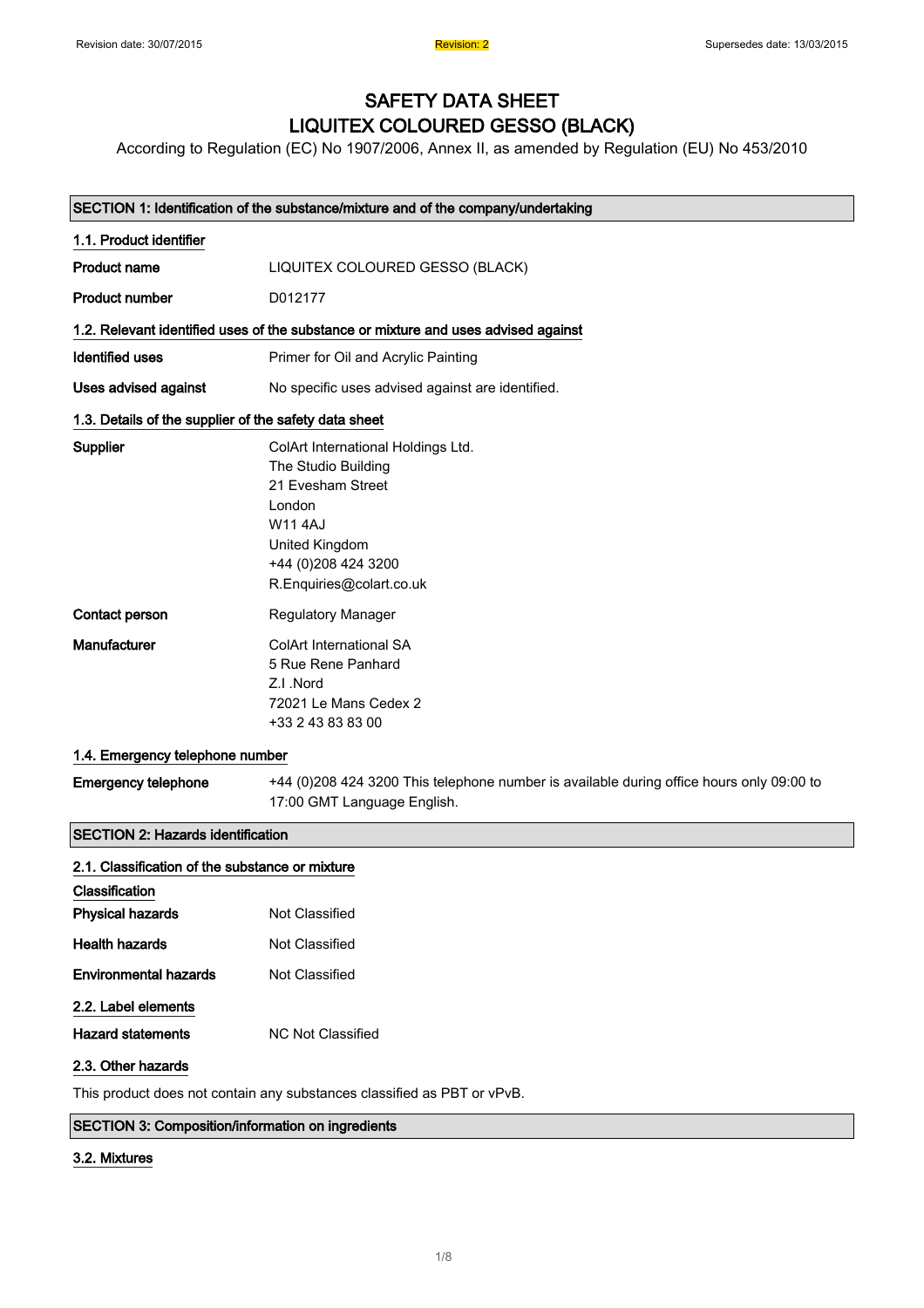| mono propylene glycol                                                           |                                                                                                                                                                                                                                                                                                                 | $1 - 5%$                                             |  |
|---------------------------------------------------------------------------------|-----------------------------------------------------------------------------------------------------------------------------------------------------------------------------------------------------------------------------------------------------------------------------------------------------------------|------------------------------------------------------|--|
| CAS number: 57-55-6                                                             | EC number: 200-338-0                                                                                                                                                                                                                                                                                            | REACH registration number: 01-<br>2119456809-23-xxxx |  |
| Classification<br>Not Classified                                                |                                                                                                                                                                                                                                                                                                                 | Classification (67/548/EEC or 1999/45/EC)            |  |
|                                                                                 | The Full Text for all R-Phrases and Hazard Statements are Displayed in Section 16.                                                                                                                                                                                                                              |                                                      |  |
| <b>Composition comments</b>                                                     | Any hazardous ingredients are below classification limit.                                                                                                                                                                                                                                                       |                                                      |  |
| <b>SECTION 4: First aid measures</b>                                            |                                                                                                                                                                                                                                                                                                                 |                                                      |  |
| 4.1. Description of first aid measures                                          |                                                                                                                                                                                                                                                                                                                 |                                                      |  |
| <b>General information</b>                                                      | If in doubt, get medical attention promptly. Show this Safety Data Sheet to the medical<br>personnel.                                                                                                                                                                                                           |                                                      |  |
| Inhalation                                                                      | No specific recommendations. If throat irritation or coughing persists, proceed as follows.<br>Move affected person to fresh air and keep warm and at rest in a position comfortable for<br>breathing. Loosen tight clothing such as collar, tie or belt. Get medical attention if any<br>discomfort continues. |                                                      |  |
| Ingestion                                                                       | No specific recommendations. If throat irritation or coughing persists, proceed as follows.<br>Rinse mouth. Get medical attention if any discomfort continues.                                                                                                                                                  |                                                      |  |
| <b>Skin contact</b>                                                             | No specific recommendations. Rinse with water. Get medical attention if any discomfort<br>continues.                                                                                                                                                                                                            |                                                      |  |
| Eye contact                                                                     | Rinse with water. Get medical attention if any discomfort continues.                                                                                                                                                                                                                                            |                                                      |  |
| Protection of first aiders                                                      | Use protective equipment appropriate for surrounding materials.                                                                                                                                                                                                                                                 |                                                      |  |
| 4.2. Most important symptoms and effects, both acute and delayed                |                                                                                                                                                                                                                                                                                                                 |                                                      |  |
| <b>General information</b>                                                      | The severity of the symptoms described will vary dependent on the concentration and the<br>length of exposure.                                                                                                                                                                                                  |                                                      |  |
| Inhalation                                                                      | No specific symptoms known. Spray/mists may cause respiratory tract irritation.                                                                                                                                                                                                                                 |                                                      |  |
| Ingestion                                                                       | No specific symptoms known. May cause discomfort if swallowed.                                                                                                                                                                                                                                                  |                                                      |  |
| Skin contact                                                                    | No specific symptoms known. May cause discomfort.                                                                                                                                                                                                                                                               |                                                      |  |
| Eye contact                                                                     | No specific symptoms known. May be slightly irritating to eyes.                                                                                                                                                                                                                                                 |                                                      |  |
| 4.3. Indication of any immediate medical attention and special treatment needed |                                                                                                                                                                                                                                                                                                                 |                                                      |  |
| Notes for the doctor                                                            | Treat symptomatically.                                                                                                                                                                                                                                                                                          |                                                      |  |
| <b>Specific treatments</b>                                                      | No special treatment required.                                                                                                                                                                                                                                                                                  |                                                      |  |
| <b>SECTION 5: Firefighting measures</b>                                         |                                                                                                                                                                                                                                                                                                                 |                                                      |  |
| 5.1. Extinguishing media                                                        |                                                                                                                                                                                                                                                                                                                 |                                                      |  |
| Suitable extinguishing media                                                    | The product is not flammable. Extinguish with alcohol-resistant foam, carbon dioxide, dry<br>powder or water fog. Use fire-extinguishing media suitable for the surrounding fire.                                                                                                                               |                                                      |  |
| Unsuitable extinguishing<br>media                                               | Do not use water jet as an extinguisher, as this will spread the fire.                                                                                                                                                                                                                                          |                                                      |  |
| 5.2. Special hazards arising from the substance or mixture                      |                                                                                                                                                                                                                                                                                                                 |                                                      |  |
| Specific hazards                                                                | Containers can burst violently or explode when heated, due to excessive pressure build-up.                                                                                                                                                                                                                      |                                                      |  |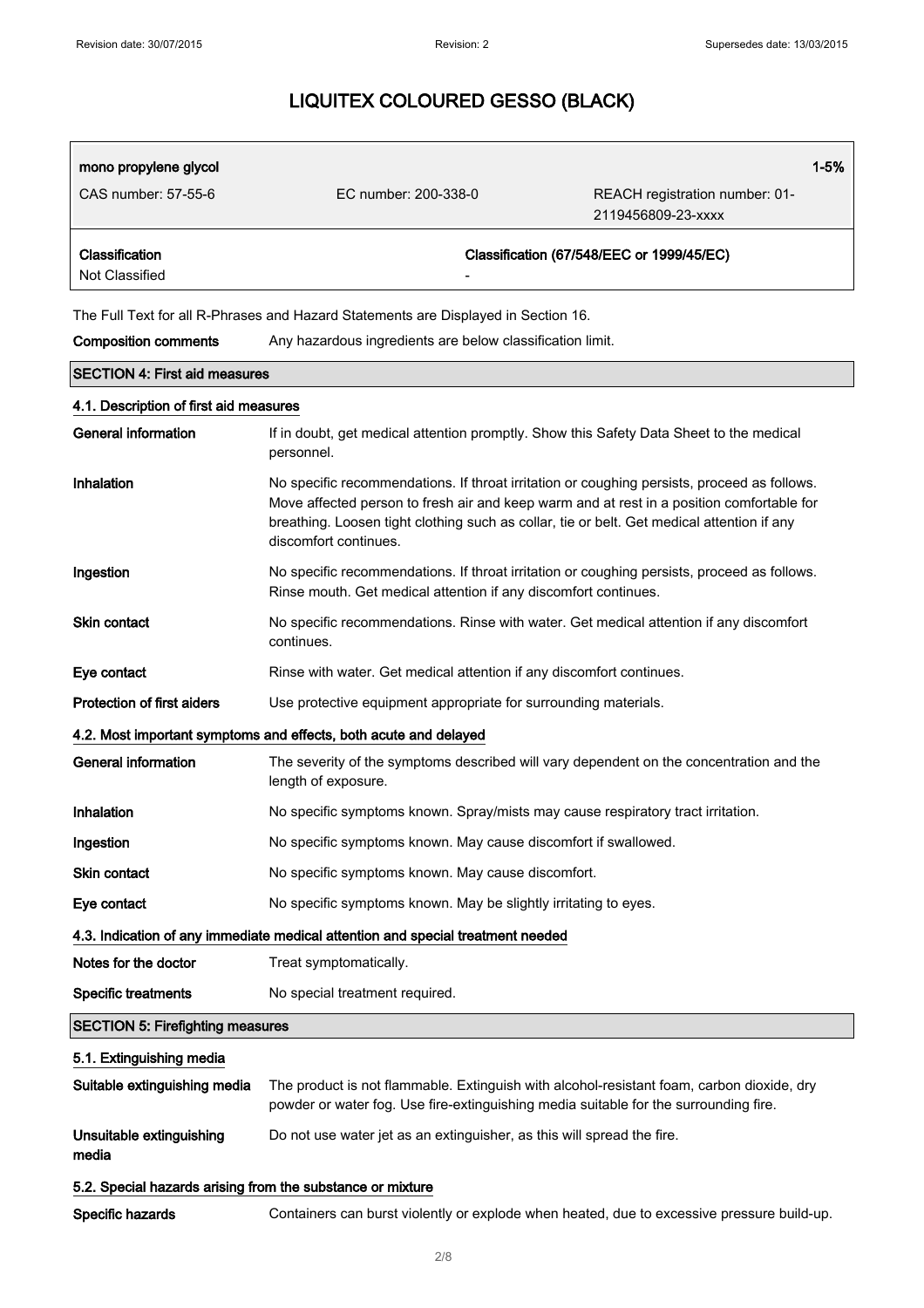| <b>Hazardous combustion</b><br>products                   | Thermal decomposition or combustion products may include the following substances:<br>Harmful gases or vapours.                                                                                                                                                                                                                                                              |  |
|-----------------------------------------------------------|------------------------------------------------------------------------------------------------------------------------------------------------------------------------------------------------------------------------------------------------------------------------------------------------------------------------------------------------------------------------------|--|
| 5.3. Advice for firefighters                              |                                                                                                                                                                                                                                                                                                                                                                              |  |
| Protective actions during<br>firefighting                 | Avoid breathing fire gases or vapours. Evacuate area. Cool containers exposed to heat with<br>water spray and remove them from the fire area if it can be done without risk. Cool containers<br>exposed to flames with water until well after the fire is out. If a leak or spill has not ignited, use<br>water spray to disperse vapours and protect men stopping the leak. |  |
| Special protective equipment<br>for firefighters          | Wear positive-pressure self-contained breathing apparatus (SCBA) and appropriate protective<br>clothing. Firefighter's clothing conforming to European standard EN469 (including helmets,<br>protective boots and gloves) will provide a basic level of protection for chemical incidents.                                                                                   |  |
| <b>SECTION 6: Accidental release measures</b>             |                                                                                                                                                                                                                                                                                                                                                                              |  |
|                                                           | 6.1. Personal precautions, protective equipment and emergency procedures                                                                                                                                                                                                                                                                                                     |  |
| <b>Personal precautions</b>                               | No specific recommendations. For personal protection, see Section 8.                                                                                                                                                                                                                                                                                                         |  |
| 6.2. Environmental precautions                            |                                                                                                                                                                                                                                                                                                                                                                              |  |
| <b>Environmental precautions</b>                          | Avoid discharge into drains or watercourses or onto the ground.                                                                                                                                                                                                                                                                                                              |  |
| 6.3. Methods and material for containment and cleaning up |                                                                                                                                                                                                                                                                                                                                                                              |  |
| Methods for cleaning up                                   | Reuse or recycle products wherever possible. Absorb spillage to prevent material damage.<br>Flush contaminated area with plenty of water. Wash thoroughly after dealing with a spillage.<br>Dispose of contents/container in accordance with national regulations.                                                                                                           |  |
| 6.4. Reference to other sections                          |                                                                                                                                                                                                                                                                                                                                                                              |  |
| Reference to other sections                               | For personal protection, see Section 8.                                                                                                                                                                                                                                                                                                                                      |  |
| <b>SECTION 7: Handling and storage</b>                    |                                                                                                                                                                                                                                                                                                                                                                              |  |
| 7.1. Precautions for safe handling                        |                                                                                                                                                                                                                                                                                                                                                                              |  |

| Usage precautions                         | Read and follow manufacturer's recommendations. Wear protective clothing as described in<br>Section 8 of this safety data sheet. Keep away from food, drink and animal feeding stuffs.<br>Handle all packages and containers carefully to minimise spills. Keep container tightly sealed<br>when not in use. Avoid the formation of mists. |
|-------------------------------------------|--------------------------------------------------------------------------------------------------------------------------------------------------------------------------------------------------------------------------------------------------------------------------------------------------------------------------------------------|
| Advice on general<br>occupational hygiene | Wash promptly if skin becomes contaminated. Take off contaminated clothing. Wash<br>contaminated clothing before reuse.                                                                                                                                                                                                                    |
|                                           | 7.2. Conditions for safe storage, including any incompatibilities                                                                                                                                                                                                                                                                          |
| <b>Storage precautions</b>                | No specific recommendations.                                                                                                                                                                                                                                                                                                               |
| Storage class                             | Unspecified storage.                                                                                                                                                                                                                                                                                                                       |
| 7.3. Specific end use(s)                  |                                                                                                                                                                                                                                                                                                                                            |
| Specific end use(s)                       | The identified uses for this product are detailed in Section 1.2.                                                                                                                                                                                                                                                                          |

SECTION 8: Exposure Controls/personal protection

### 8.1. Control parameters

Occupational exposure limits

### mono propylene glycol

Long-term exposure limit (8-hour TWA): WEL 150 ppm 474 mg/m<sup>3</sup> total vapour and particulates Long-term exposure limit (8-hour TWA): WEL 10 mg/m<sup>3</sup> particulate

WEL = Workplace Exposure Limit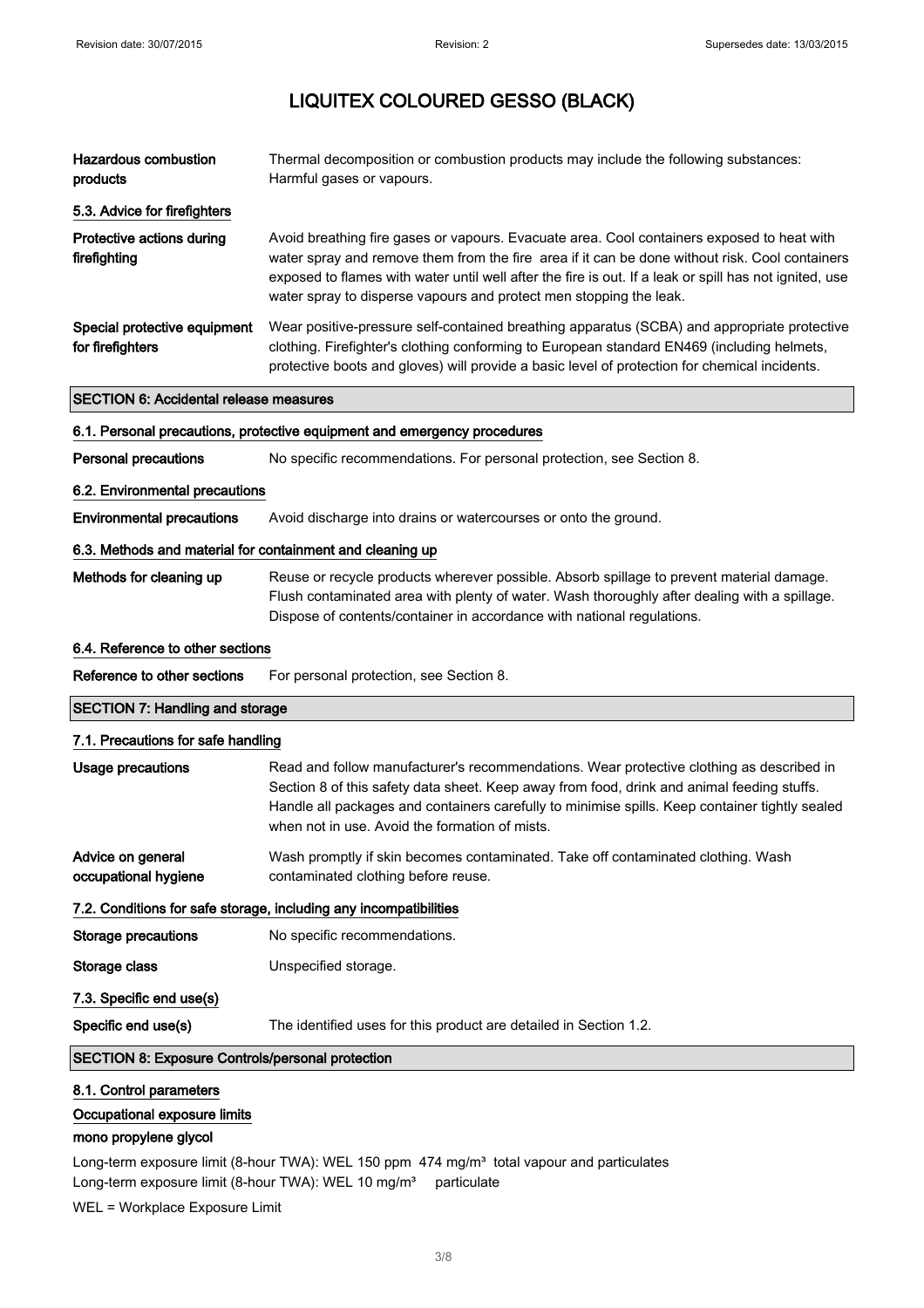| 8.2. Exposure controls                                     |                                                                                                                                                                                                  |  |
|------------------------------------------------------------|--------------------------------------------------------------------------------------------------------------------------------------------------------------------------------------------------|--|
| Appropriate engineering<br>controls                        | No specific ventilation requirements.                                                                                                                                                            |  |
| Eye/face protection                                        | No specific eye protection required during normal use. Large Spillages: Eyewear complying<br>with an approved standard should be worn if a risk assessment indicates eye contact is<br>possible. |  |
| Hand protection                                            | No specific hand protection recommended.                                                                                                                                                         |  |
| Other skin and body<br>protection                          | No specific recommendations                                                                                                                                                                      |  |
| Hygiene measures                                           | Wash hands thoroughly after handling. Do not eat, drink or smoke when using this product.<br>Wash contaminated clothing before reuse.                                                            |  |
| <b>Respiratory protection</b>                              | No specific recommendations. Provide adequate ventilation. Large Spillages: If ventilation is<br>inadequate, suitable respiratory protection must be worn.                                       |  |
| Environmental exposure<br>controls                         | Not regarded as dangerous for the environment.                                                                                                                                                   |  |
| <b>SECTION 9: Physical and Chemical Properties</b>         |                                                                                                                                                                                                  |  |
| 9.1. Information on basic physical and chemical properties |                                                                                                                                                                                                  |  |
| Appearance                                                 | Paste                                                                                                                                                                                            |  |

| , ippourunoo                                |                                                                                                                        |  |
|---------------------------------------------|------------------------------------------------------------------------------------------------------------------------|--|
| Colour                                      | Various colours.                                                                                                       |  |
| Odour                                       | Characteristic.                                                                                                        |  |
| рH                                          | pH (concentrated solution): 8.5-9.5                                                                                    |  |
| Initial boiling point and range             | > 100°C @ 760 mm Hg                                                                                                    |  |
| Vapour density                              | >1                                                                                                                     |  |
| <b>Relative density</b>                     | 1.4-1.6 @ 20°C                                                                                                         |  |
| Solubility(ies)                             | Miscible with water                                                                                                    |  |
| 9.2. Other information                      |                                                                                                                        |  |
| <b>SECTION 10: Stability and reactivity</b> |                                                                                                                        |  |
| 10.1. Reactivity                            |                                                                                                                        |  |
| Reactivity                                  | There are no known reactivity hazards associated with this product.                                                    |  |
| 10.2. Chemical stability                    |                                                                                                                        |  |
| <b>Stability</b>                            | Stable at normal ambient temperatures and when used as recommended. Stable under the<br>prescribed storage conditions. |  |
| 10.3. Possibility of hazardous reactions    |                                                                                                                        |  |
| Possibility of hazardous<br>reactions       | No potentially hazardous reactions known.                                                                              |  |
| 10.4. Conditions to avoid                   |                                                                                                                        |  |
| <b>Conditions to avoid</b>                  | There are no known conditions that are likely to result in a hazardous situation.                                      |  |
| 10.5. Incompatible materials                |                                                                                                                        |  |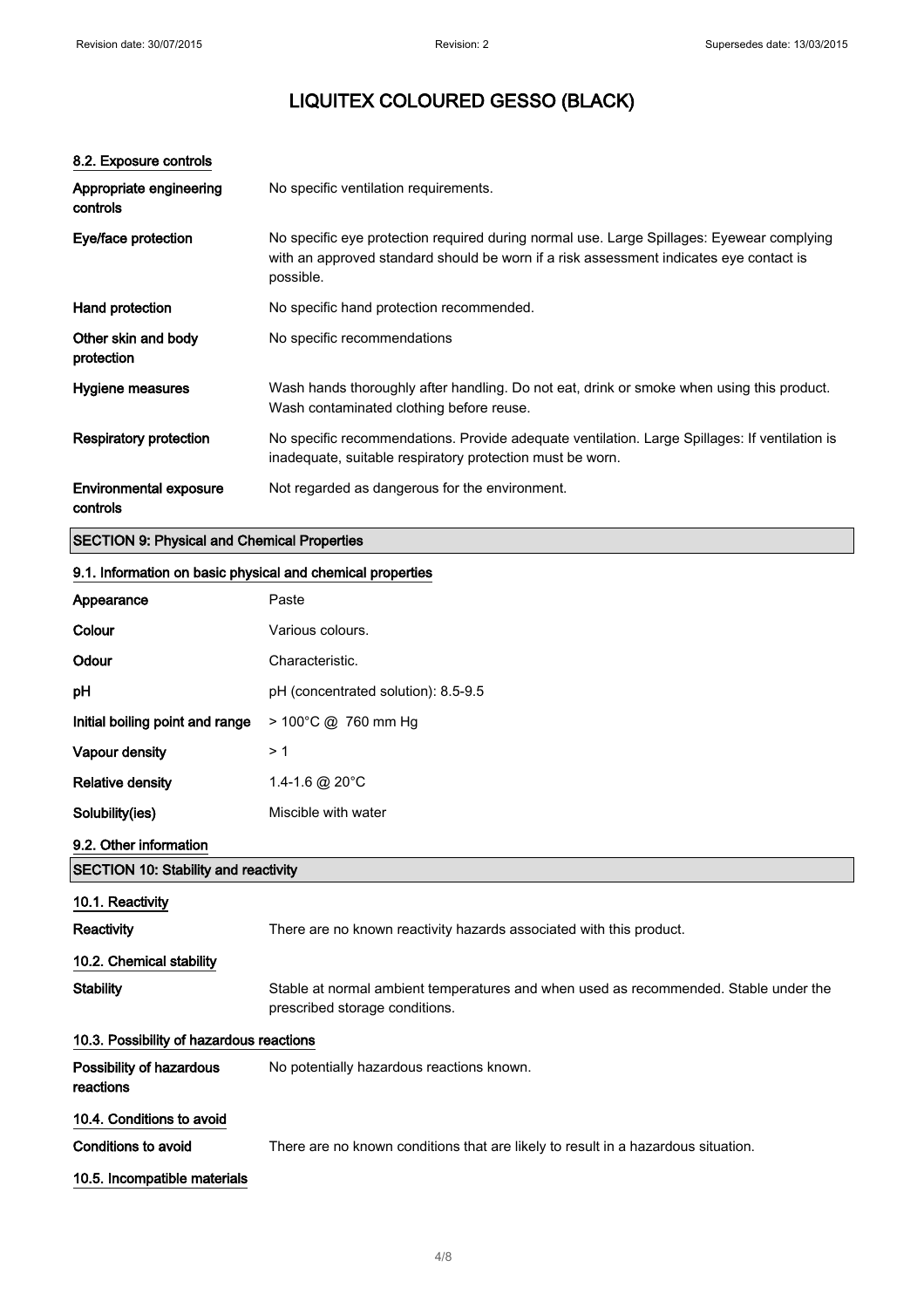| Materials to avoid                                                   | No specific material or group of materials is likely to react with the product to produce a<br>hazardous situation.                                                     |  |  |
|----------------------------------------------------------------------|-------------------------------------------------------------------------------------------------------------------------------------------------------------------------|--|--|
| 10.6. Hazardous decomposition products                               |                                                                                                                                                                         |  |  |
| Hazardous decomposition<br>products                                  | Does not decompose when used and stored as recommended. Thermal decomposition or<br>combustion products may include the following substances: Harmful gases or vapours. |  |  |
| <b>SECTION 11: Toxicological information</b>                         |                                                                                                                                                                         |  |  |
| 11.1. Information on toxicological effects                           |                                                                                                                                                                         |  |  |
| <b>Toxicological effects</b>                                         | Not regarded as a health hazard under current legislation.                                                                                                              |  |  |
| Acute toxicity - oral<br>Notes (oral LD <sub>50</sub> )              | Based on available data the classification criteria are not met.                                                                                                        |  |  |
| Acute toxicity - dermal                                              |                                                                                                                                                                         |  |  |
| Notes (dermal LD <sub>50</sub> )                                     | Based on available data the classification criteria are not met.                                                                                                        |  |  |
| Acute toxicity - inhalation                                          |                                                                                                                                                                         |  |  |
| Notes (inhalation LC <sub>50</sub> )                                 | Based on available data the classification criteria are not met.                                                                                                        |  |  |
| Skin corrosion/irritation                                            |                                                                                                                                                                         |  |  |
| Animal data                                                          | Based on available data the classification criteria are not met.                                                                                                        |  |  |
| Serious eye damage/irritation                                        |                                                                                                                                                                         |  |  |
| Serious eye damage/irritation                                        | Based on available data the classification criteria are not met.                                                                                                        |  |  |
| <b>Respiratory sensitisation</b><br><b>Respiratory sensitisation</b> | Based on available data the classification criteria are not met.                                                                                                        |  |  |
| <b>Skin sensitisation</b>                                            |                                                                                                                                                                         |  |  |
| <b>Skin sensitisation</b>                                            | Based on available data the classification criteria are not met.                                                                                                        |  |  |
| Germ cell mutagenicity<br>Genotoxicity - in vitro                    | Based on available data the classification criteria are not met.                                                                                                        |  |  |
|                                                                      |                                                                                                                                                                         |  |  |
| Carcinogenicity<br>Carcinogenicity                                   | Based on available data the classification criteria are not met.                                                                                                        |  |  |
| <b>IARC carcinogenicity</b>                                          | None of the ingredients are listed or exempt.                                                                                                                           |  |  |
| <b>Reproductive toxicity</b>                                         |                                                                                                                                                                         |  |  |
| Reproductive toxicity - fertility                                    | Based on available data the classification criteria are not met.                                                                                                        |  |  |
| Reproductive toxicity -<br>development                               | Based on available data the classification criteria are not met.                                                                                                        |  |  |
| Specific target organ toxicity - single exposure                     |                                                                                                                                                                         |  |  |
| STOT - single exposure                                               | Not classified as a specific target organ toxicant after a single exposure.                                                                                             |  |  |
| Specific target organ toxicity - repeated exposure                   |                                                                                                                                                                         |  |  |
| STOT - repeated exposure                                             | Not classified as a specific target organ toxicant after repeated exposure.                                                                                             |  |  |
| <b>Aspiration hazard</b><br><b>Aspiration hazard</b>                 | Based on available data the classification criteria are not met.                                                                                                        |  |  |
| <b>General information</b>                                           | No specific health hazards known. The severity of the symptoms described will vary<br>dependent on the concentration and the length of exposure.                        |  |  |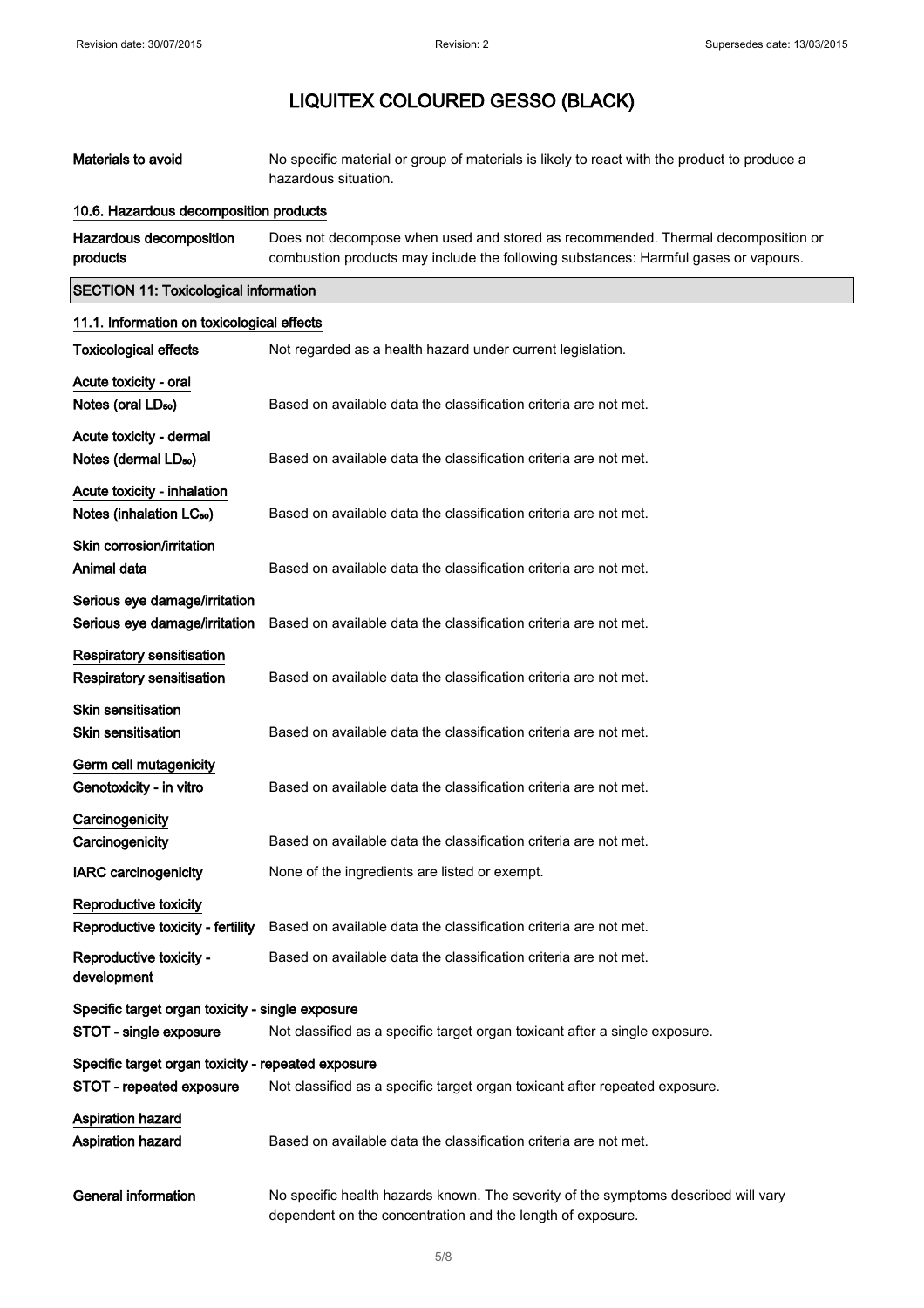| Inhalation                                 | No specific symptoms known. Spray/mists may cause respiratory tract irritation.                                                                                                                 |  |
|--------------------------------------------|-------------------------------------------------------------------------------------------------------------------------------------------------------------------------------------------------|--|
| Ingestion                                  | No specific symptoms known. May cause discomfort if swallowed.                                                                                                                                  |  |
| <b>Skin contact</b>                        | No specific symptoms known. May cause discomfort.                                                                                                                                               |  |
| Eye contact                                | No specific symptoms known. May be slightly irritating to eyes.                                                                                                                                 |  |
| Acute and chronic health<br>hazards        | No specific health hazards known.                                                                                                                                                               |  |
| Route of entry                             | Ingestion Inhalation Skin and/or eye contact                                                                                                                                                    |  |
| <b>Target organs</b>                       | No specific target organs known.                                                                                                                                                                |  |
| <b>SECTION 12: Ecological Information</b>  |                                                                                                                                                                                                 |  |
| <b>Ecotoxicity</b>                         | Not regarded as dangerous for the environment. However, large or frequent spills may have<br>hazardous effects on the environment.                                                              |  |
| 12.1. Toxicity                             |                                                                                                                                                                                                 |  |
| <b>Toxicity</b>                            | Based on available data the classification criteria are not met.                                                                                                                                |  |
| 12.2. Persistence and degradability        |                                                                                                                                                                                                 |  |
|                                            | Persistence and degradability The degradability of the product is not known.                                                                                                                    |  |
| 12.3. Bioaccumulative potential            |                                                                                                                                                                                                 |  |
| <b>Bioaccumulative potential</b>           | No data available on bioaccumulation.                                                                                                                                                           |  |
| 12.4. Mobility in soil                     |                                                                                                                                                                                                 |  |
| <b>Mobility</b>                            | No data available.                                                                                                                                                                              |  |
| 12.5. Results of PBT and vPvB assessment   |                                                                                                                                                                                                 |  |
| 12.6. Other adverse effects                |                                                                                                                                                                                                 |  |
| Other adverse effects                      | None known.                                                                                                                                                                                     |  |
| <b>SECTION 13: Disposal considerations</b> |                                                                                                                                                                                                 |  |
| 13.1. Waste treatment methods              |                                                                                                                                                                                                 |  |
| General information                        | The generation of waste should be minimised or avoided wherever possible. Reuse or recycle<br>products wherever possible. This material and its container must be disposed of in a safe<br>way. |  |
| <b>Disposal methods</b>                    | Dispose of waste to licensed waste disposal site in accordance with the requirements of the<br>local Waste Disposal Authority.                                                                  |  |
| <b>Waste class</b>                         | 08 01 12 waste paint and varnish other than those mentioned in 08 01 11                                                                                                                         |  |
| <b>SECTION 14: Transport information</b>   |                                                                                                                                                                                                 |  |
| General                                    | The product is not covered by international regulations on the transport of dangerous goods<br>(IMDG, IATA, ADR/RID).                                                                           |  |

## 14.1. UN number

Not applicable.

## 14.2. UN proper shipping name

Not applicable.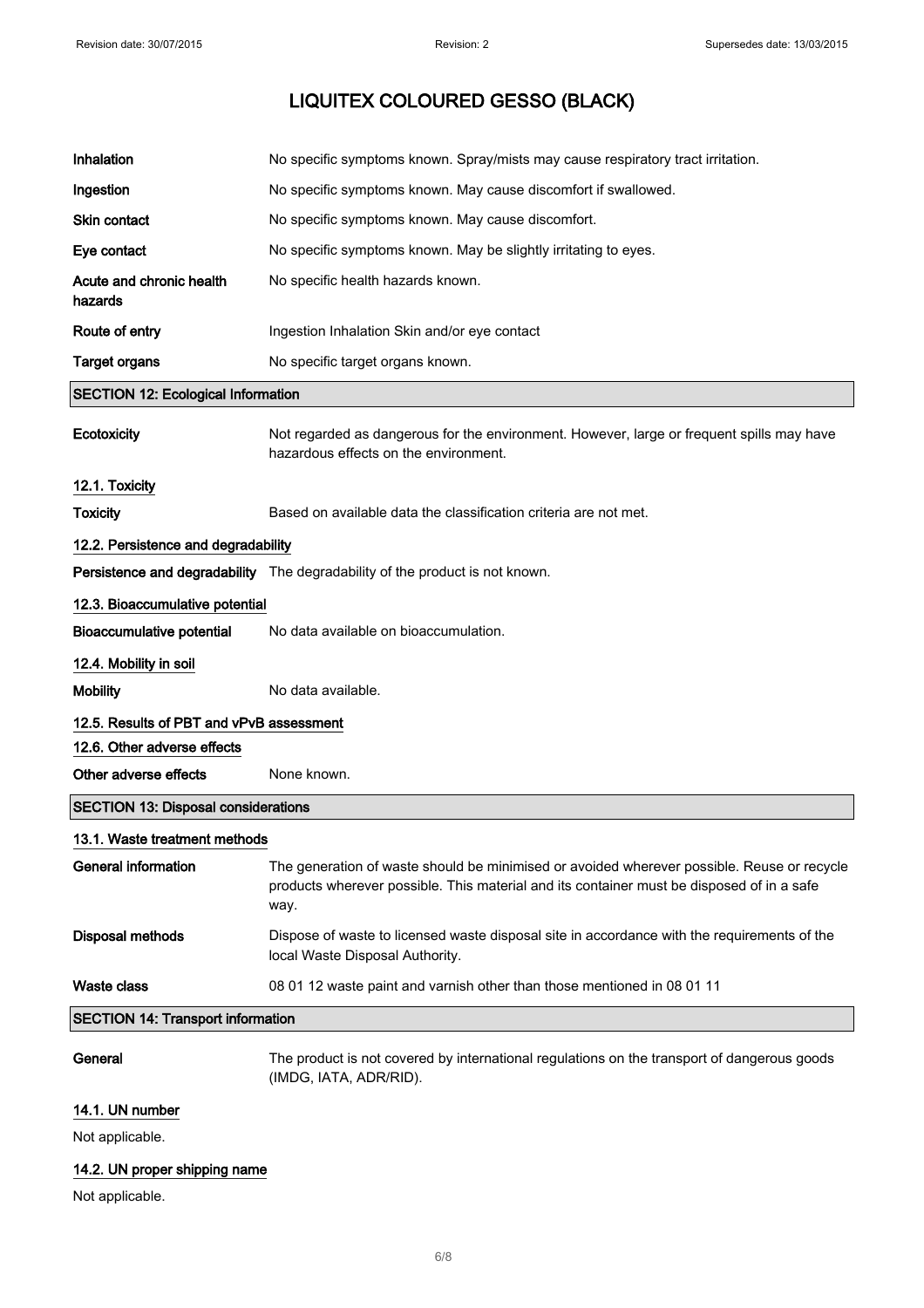## 14.3. Transport hazard class(es)

No transport warning sign required.

### 14.4. Packing group

Not applicable.

#### 14.5. Environmental hazards

Environmentally hazardous substance/marine pollutant

No.

### 14.6. Special precautions for user

Not applicable.

### 14.7. Transport in bulk according to Annex II of MARPOL73/78 and the IBC Code

Transport in bulk according to Not applicable. Annex II of MARPOL 73/78 and the IBC Code

|  |  |  | <b>SECTION 15: Regulatory information</b> |
|--|--|--|-------------------------------------------|
|--|--|--|-------------------------------------------|

| 15.1. Safety, health and environmental regulations/legislation specific for the substance or mixture |                                                                                                                                                                                       |  |
|------------------------------------------------------------------------------------------------------|---------------------------------------------------------------------------------------------------------------------------------------------------------------------------------------|--|
| <b>National regulations</b>                                                                          | Health and Safety at Work etc. Act 1974 (as amended).<br>The Chemicals (Hazard Information and Packaging for Supply) Regulations 2009 (SI 2009                                        |  |
|                                                                                                      | No. 716).                                                                                                                                                                             |  |
|                                                                                                      | The Carriage of Dangerous Goods and Use of Transportable Pressure Equipment<br>Regulations 2009 (SI 2009 No. 1348) (as amended) ["CDG 2009"].<br>EH40/2005 Workplace exposure limits. |  |
| <b>EU</b> legislation                                                                                | Regulation (EC) No 1907/2006 of the European Parliament and of the Council of 18                                                                                                      |  |
|                                                                                                      | December 2006 concerning the Registration, Evaluation, Authorisation and Restriction of<br>Chemicals (REACH) (as amended).                                                            |  |
|                                                                                                      | Commission Regulation (EU) No 453/2010 of 20 May 2010.                                                                                                                                |  |
|                                                                                                      | Regulation (EC) No 1272/2008 of the European Parliament and of the Council of 16                                                                                                      |  |
|                                                                                                      | December 2008 on classification, labelling and packaging of substances and mixtures (as<br>amended).                                                                                  |  |
|                                                                                                      | Dangerous Preparations Directive 1999/45/EC.                                                                                                                                          |  |
|                                                                                                      | Dangerous Substances Directive 67/548/EEC.                                                                                                                                            |  |

#### 15.2. Chemical safety assessment

No chemical safety assessment has been carried out.

## SECTION 16: Other information

| Training advice      | Read and follow manufacturer's recommendations.                          |
|----------------------|--------------------------------------------------------------------------|
| <b>Revision date</b> | 30/07/2015                                                               |
| Revision             | 2                                                                        |
| Supersedes date      | 13/03/2015                                                               |
| <b>SDS</b> number    | 23134                                                                    |
| Risk phrases in full | Not classified.<br>R22 Harmful if swallowed.<br>R35 Causes severe burns. |